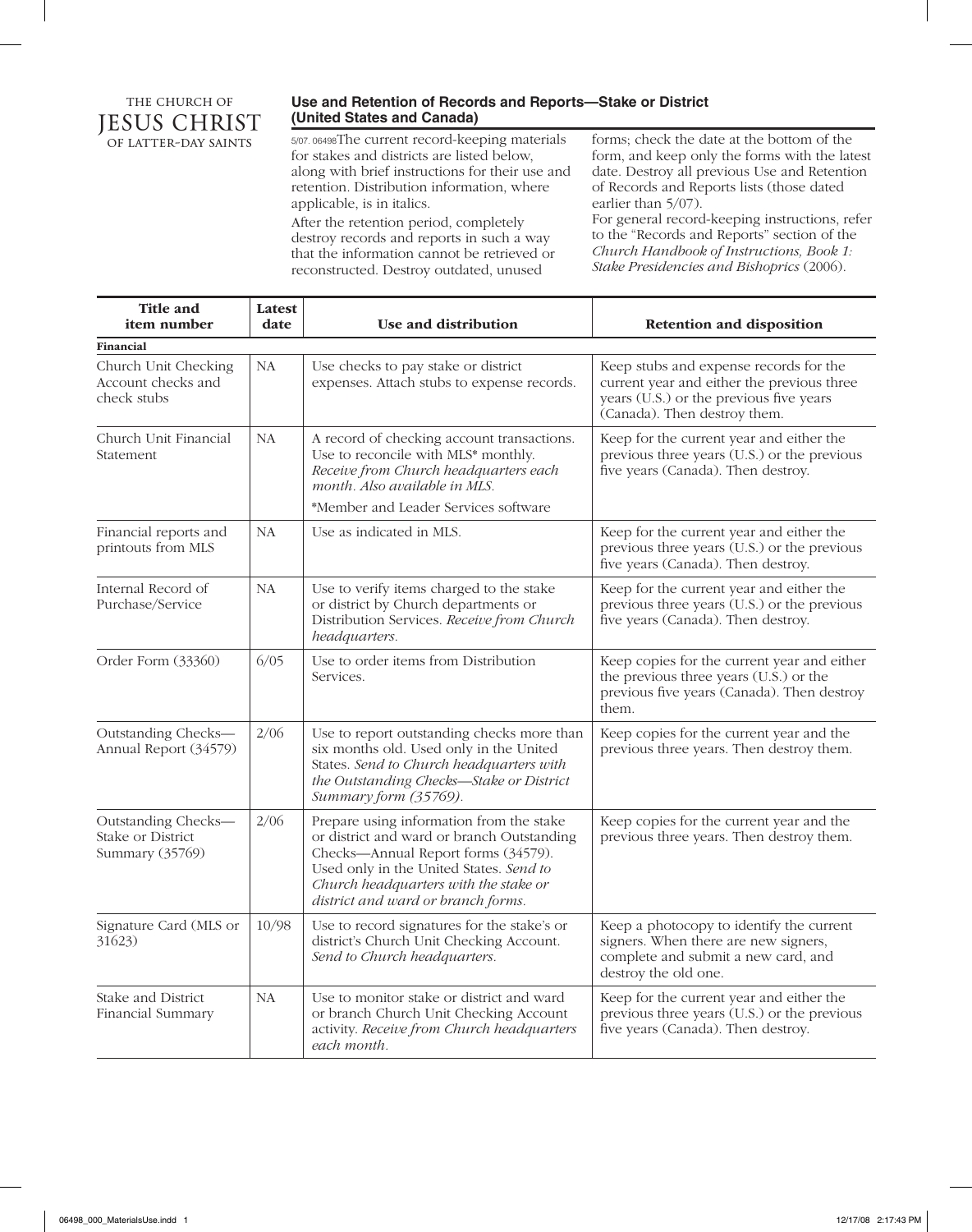| Use and Retention of Records and Reports—Stake or District (United States and Canada) |  |
|---------------------------------------------------------------------------------------|--|
|---------------------------------------------------------------------------------------|--|

| <b>Title and</b><br>item number                                                                                                                                                                           | Latest<br>date           | Use and distribution                                                                                                                                                                                                                                                                                  | <b>Retention and disposition</b>                                                                                                                                                                                                                                            |
|-----------------------------------------------------------------------------------------------------------------------------------------------------------------------------------------------------------|--------------------------|-------------------------------------------------------------------------------------------------------------------------------------------------------------------------------------------------------------------------------------------------------------------------------------------------------|-----------------------------------------------------------------------------------------------------------------------------------------------------------------------------------------------------------------------------------------------------------------------------|
| Stake or District<br>Financial Audit<br>$(34246)$ , Ward or<br>Branch Financial Audit<br>(34244), Family History<br>Center Financial Audit<br>(36314)<br>(The financial audit<br>forms are also available | 11/06,<br>11/06,<br>7/07 | Use to audit the financial records of the<br>stake or district, the wards and branches,<br>and family history centers (as applicable)<br>twice a year. Send the originals to the<br>Church Auditing Department at Church<br>headquarters as directed in the audit<br>instructions.                    | Keep a file copy of all audits (all parts of<br>each audit form) for the current year and<br>the previous three years. Then destroy.                                                                                                                                        |
| in MLS.)                                                                                                                                                                                                  |                          |                                                                                                                                                                                                                                                                                                       |                                                                                                                                                                                                                                                                             |
| Tithing and Other<br>Offerings form (31592)                                                                                                                                                               | 5/01                     | Use to account for funds received by the<br>stake or district.                                                                                                                                                                                                                                        | Keep the copies with the deposit records<br>for the current year and either the previous<br>three years (U.S.) or the previous five years<br>(Canada). Then destroy them with the<br>deposit records.                                                                       |
| <b>Tithing Declaration</b><br>Report for All Members<br>(MLS)                                                                                                                                             | NA                       | A report of members' tithing status. Receive<br>from wards and branches in the stake or<br>district.                                                                                                                                                                                                  | Keep for the current year and either the<br>previous three years (U.S.) or the previous<br>five years (Canada). Then destroy.                                                                                                                                               |
| Travel and Telephone<br>Reimbursement<br>Request (31563)                                                                                                                                                  | 10/07                    | Use to request reimbursement for<br>authorized Church travel and telephone<br>expenses from the stake or district account.                                                                                                                                                                            | Attach to the corresponding check stubs<br>and keep with the expense records for<br>the current year and either the previous<br>three years (U.S.) or the previous five years<br>(Canada). Then destroy with the expense<br>records.                                        |
| Historical                                                                                                                                                                                                |                          |                                                                                                                                                                                                                                                                                                       |                                                                                                                                                                                                                                                                             |
| Annual History for<br><b>Stakes and Districts</b><br>(32299)                                                                                                                                              | 3/01                     | Use to compile and submit the stake or<br>district and ward or branch annual histories.<br>Send to the Church Archives no later than<br>January 31 each year.<br>Note: Instructions for preparing the annual<br>history may also be found on www.lds.org<br>under Serving in the Church > Melchizedek | Keep a copy of the annual history for use<br>by leaders and members of the stake or<br>district.                                                                                                                                                                            |
|                                                                                                                                                                                                           |                          | Priesthood > Record-Keeping and Auditing<br>Training.                                                                                                                                                                                                                                                 |                                                                                                                                                                                                                                                                             |
| Officers Sustained-<br>District (MLS or 32301)                                                                                                                                                            | 4/08                     | Prepare to be read at district conference<br>according to the instructions on the form.<br>Give to the district clerk to include in the<br><i>annual history.</i>                                                                                                                                     | Retain as part of the district's annual<br>history.                                                                                                                                                                                                                         |
| Officers Sustained-<br>Stake (MLS or 32300)                                                                                                                                                               | 4/08                     | Prepare to be read at stake conference<br>according to the instructions on the form.<br>Give to the stake clerk to include in the<br>annual history.                                                                                                                                                  | Retain as part of the stake's annual history.                                                                                                                                                                                                                               |
| Membership                                                                                                                                                                                                |                          |                                                                                                                                                                                                                                                                                                       |                                                                                                                                                                                                                                                                             |
| Melchizedek<br>Priesthood Ordination<br>Record and Certificate<br>(MLS or 35858)<br>(The record and<br>certificate are separate<br>in MLS.)                                                               | 1/07                     | Prepare for members ordained to the<br>Melchizedek Priesthood. Give the original<br>certificate to the ordained member.<br>Distribute the completed record according<br>to the instructions on the form.                                                                                              | If using MLS, keep a copy of the<br>completed record according to the<br>instructions on the form. Then destroy.<br>If not using MLS, keep the specified copy<br>of the completed record until the next<br>audit of membership records has been<br>completed. Then destroy. |
| Report of<br>Administrative Action<br>(MLS or 32427)                                                                                                                                                      | 2/07                     | Use to report a member's request to have<br>his or her name removed from the records<br>of the Church. In mission districts, this form<br>is handled by the mission president. Send<br>to the Office of the First Presidency.                                                                         | After the ward or branch receives notice<br>that the person's name has been removed<br>from Church membership records, destroy<br>all copies of this form.                                                                                                                  |

 $\mathbf{I}$